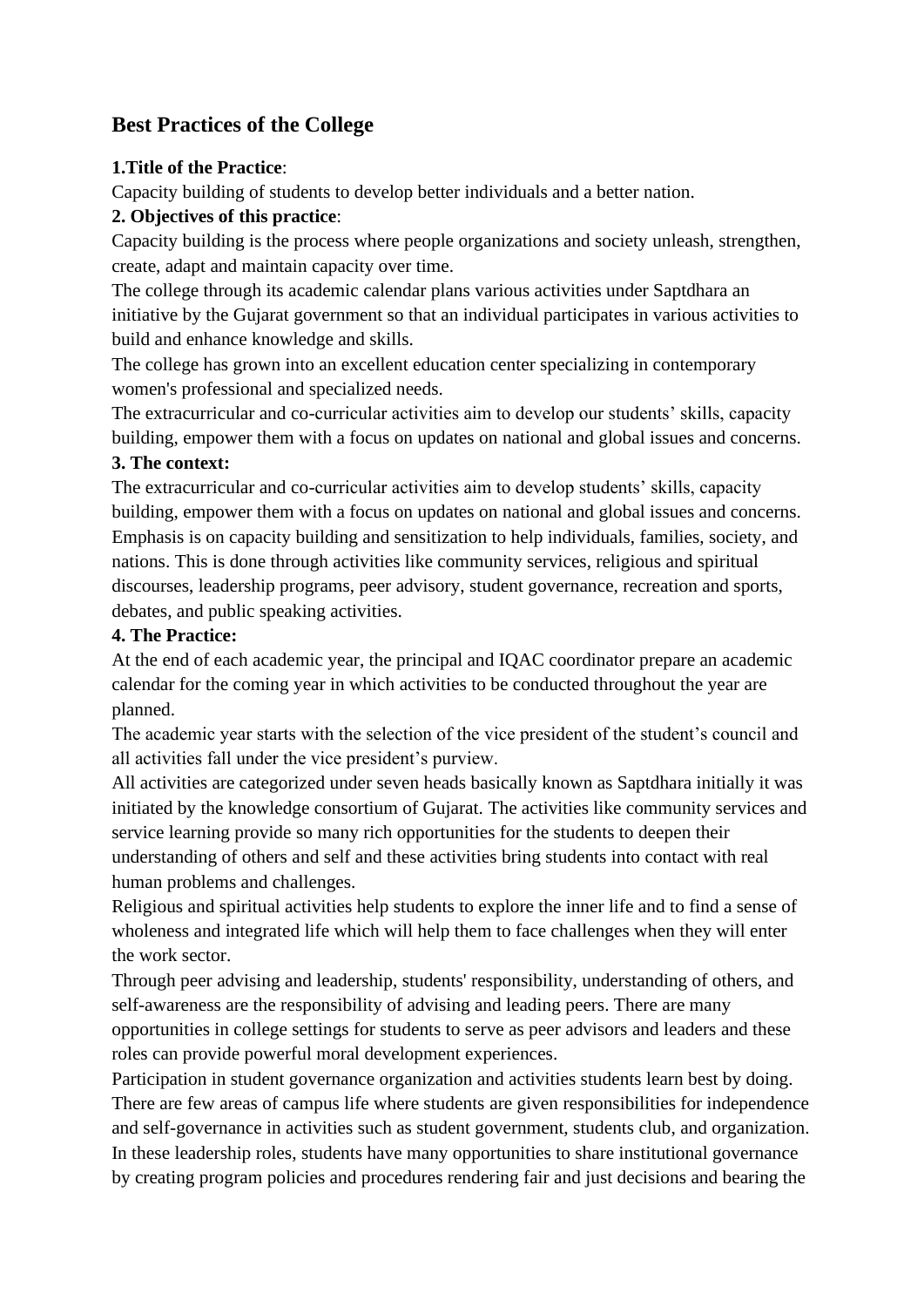consequences for action they take.

In recreational roles, students mediate conflicts, facilitate fair play such experience can be very influential in providing self-reflection, personal ethics, and decision-making. Students' activities like debates, public speaking where they can talk, discuss arts and politics or any other relevant issues like environmental conservation, they can display craft and creations in form of exhibitions. A thoughtfully designed program can contribute to a rich campus environment that they carry forward to the workplace.

### **5. Evidence of success:**

- Different workshops to enhance skill like teaching embroidery through experts, learning to relate body composition with different diseases, earn while learn scheme, self-defence, and yoga workshops.
- Students plan and execute different activity with the help of faculty in charges debates, song and dance competition, workshops, sports day, consumer week celebration, national nutrition month celebration, teacher's day, Independence Day, Republic Day, Vallabh Vidyanagar Day, Mahatma Gandhi Jayanti, Sardar Vallabh Bhai Patel Jayanti, Bhai kaka Day, etc.
- Participation in Youth Festival and University and state-level sports competition, NCC, etc. gives them the confidence required to deal with problems and how to solve them and adjust in all kinds of situations.
- Through NSS activities they learn to solve the communities' problems and getting sensitized in general.
- The later part of the year the students realized how big the pandemic of COVID -19 was and they did activities to boost the morale of fellow students and the general public through videos and posters. They learned to be mentally strong to face any situation.

| Date       | Activity                                                             | Number of      |
|------------|----------------------------------------------------------------------|----------------|
|            |                                                                      | student        |
|            |                                                                      | participated   |
| 18/09/2019 | Community outreach programme to prepare paper bags and               |                |
|            | distributing to 30 local vendors and shops                           |                |
| 08/07/2019 | Workshop on skill-based embroidery                                   | 27 students    |
| 02/09/2019 | Treasure hunt organised by third year Food science and quality       | 25 students    |
|            | students                                                             |                |
| 31/08/2019 | Inter school recipe competition arranged by students of third        | 104 students   |
|            | year Foods and Nutrition department                                  | and 14         |
|            |                                                                      | teachers from  |
|            |                                                                      | various school |
| 18/09/2019 | Students attended workshop on Body Composition Analysis in           | 100 students   |
|            | collaboration with 'In Academia' -Bombay                             | and 18 faculty |
| $20 -$     | Students of Foods and Nutrition department attended 52 <sup>nd</sup> | 16 students 3  |
| 21/12/2019 | National Annual Conference organised by Indian Dietetic              | faculties      |
|            | <b>Association, Gujarat Chapter</b>                                  |                |
| $23 -$     | First of its kind an effort was done by Family Resource              | 10 students    |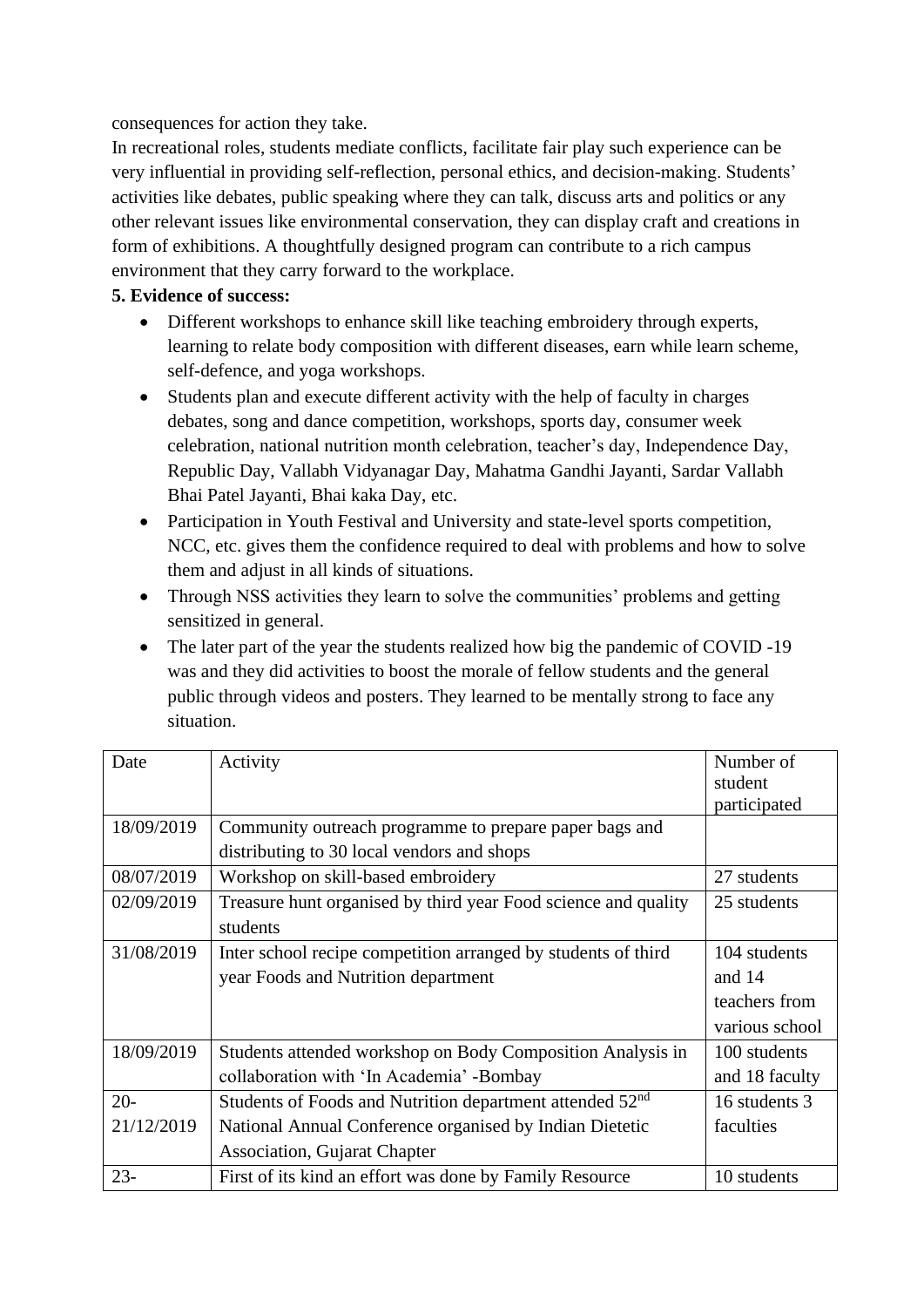| 24/08/2019     | Department an earn while you learn scheme was introduced in                                            |                              |
|----------------|--------------------------------------------------------------------------------------------------------|------------------------------|
|                | collaboration with Madhubhan Resort and Spa                                                            |                              |
| 24/12/2019     | Students of Second year Family Resource Management                                                     | 34 Anganwadi                 |
|                | presented Role Play on Problems faced by consumers in their                                            | workers and 80               |
|                | daily life                                                                                             | students                     |
| 09/02/2020     | Students participated in Greenathon organised by Vidyanagar                                            | 15 students                  |
|                | Nature Conservatory at Shastri Maidan                                                                  |                              |
| 16/07/2019     | Guru-Purnima celebration                                                                               | 130 students                 |
| 02-09-2019     | Workshop on time management and fight with yourself in                                                 | 20 students                  |
|                | collaboration Junior chamber International                                                             |                              |
| 02-03-2020     | Annual day and talent evening                                                                          | All students                 |
|                |                                                                                                        | and staff                    |
| $25 - 27 - 09$ | Students participated in Intercollegiate youth festival organised                                      |                              |
| 2019           | by organised by S.P. University                                                                        |                              |
| 02-10-2019     | Student council member took part in cleanliness drive                                                  |                              |
| 30-01-2020     | Annual Sports day of the college                                                                       | All students                 |
|                |                                                                                                        | and staff                    |
| 15-10-2019     | Sharad Utsav was organised in which all the students took part                                         | All students                 |
|                | very enthusiastically with traditional Garba                                                           | and staff                    |
| 23-01-2020     | A movie was screened for students on Netaji Subash Chandra                                             | 65 students                  |
|                | Bose-"Bose the forgotten hero"                                                                         |                              |
| 06-08-2019     | A creative writing competition was organised by Sarjanatmak                                            | 51 students                  |
|                | Abhivyakti Dhara                                                                                       |                              |
| 26-09-2019     | Under Sarjanatmak Abhivyakti dhara students participated in                                            | 02 students                  |
|                | debate competition organised by S.P. University and our                                                |                              |
|                | students secured $3rd$ position                                                                        |                              |
| 28-02-2020     | Intercollegiate debate competition was organised under                                                 |                              |
|                | Sarjanatmak Abhivyakti Dhara                                                                           |                              |
| 23-08-2019     | Under Kala Kaushalya Dhara on the spot painting competition                                            | 03students                   |
|                | was organised on the topic "Drug Addiction" and "Say No To                                             |                              |
|                | Plastic".                                                                                              |                              |
| 25-09-2019     | Student took part in poster making competition organised by                                            | 01student                    |
|                | S.P. University - Youth festival and secured 3rd prize                                                 |                              |
| 05-09-2019     | Under Natya dhara students made a film on Savitri bai Phule                                            | 06 students                  |
|                | first lady teacher on occasion of teacher's day                                                        |                              |
| 15-02-2020     | Rotary club organised a youth festival VOLCANO in which                                                | 06 students                  |
|                | students participated in a short film making competition                                               |                              |
| 01-08-2019     | Under Geet Sangeet Nritya Dhara students participated in                                               | 06 students                  |
|                | IDOL of Gujarat singing competition                                                                    | 02 went up to<br>$4th$ round |
| 25-27-09-      |                                                                                                        | 01 student                   |
| 2019           | Students participated in all India Inter university cross country<br>at Vishakhapatnam, Andhra Pradesh |                              |
| 17-04-2019     |                                                                                                        | 03 students                  |
|                | Students were a part of university team for inter university                                           |                              |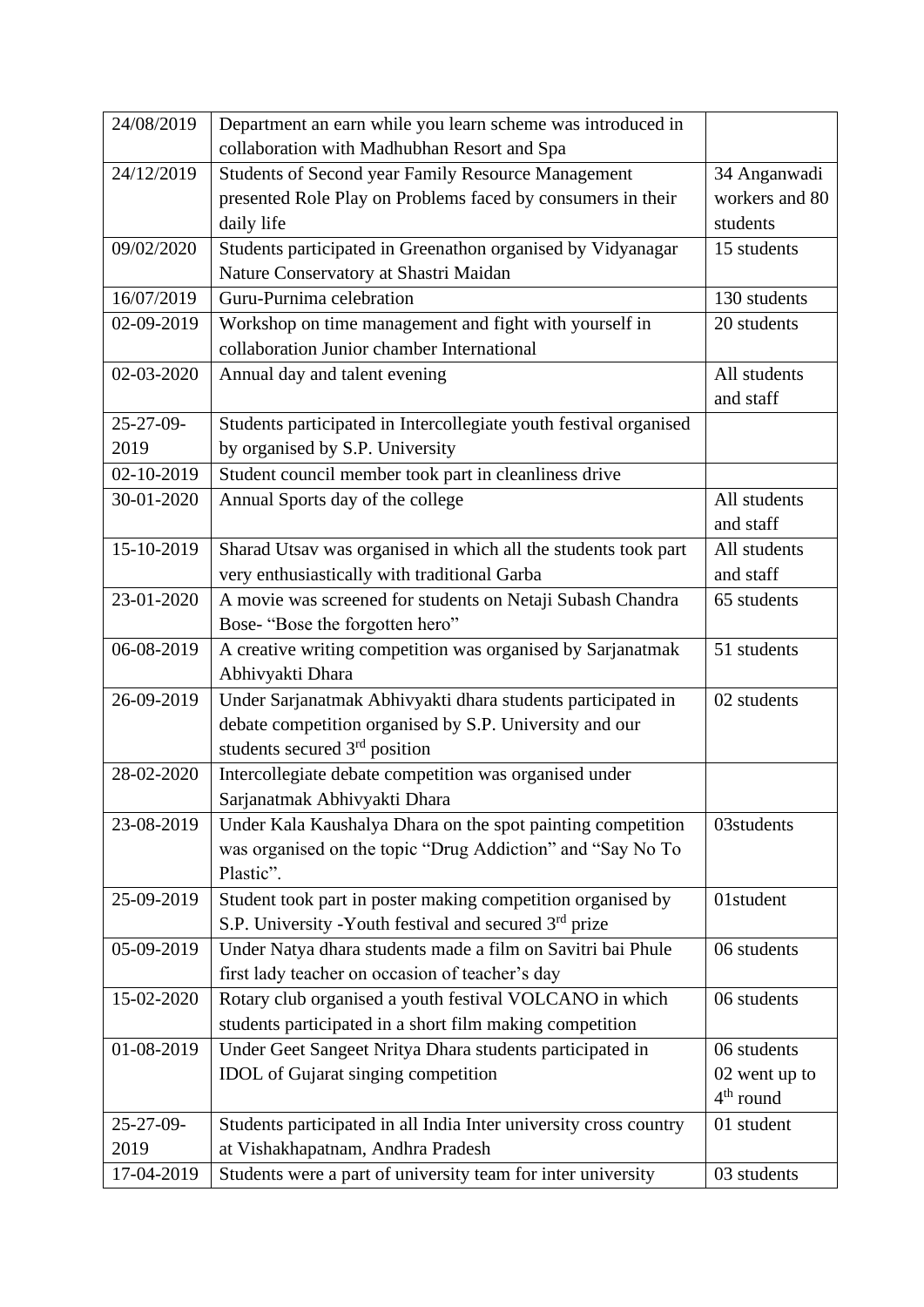| to 22-11-      | Kho-Kho tournament at Akola Maharashtra                           |                 |
|----------------|-------------------------------------------------------------------|-----------------|
| 2019           |                                                                   |                 |
| 04-12-2019     | Students were a part of university team to play at                | 02              |
| to $07-12$ -   | interuniversity Kabaddi competition held at Amravati,             |                 |
| 2019           | Maharashtra                                                       |                 |
| 18-06-2019     | Yoga training was conducted for college students prior to         | All students    |
|                | international Yoga day celebration                                |                 |
| 29-08-2019     | In accordance with Fit India Movement a self-defence              | 53 students     |
|                | workshop was organised in collaboration with Pratibha             | participated    |
|                | Academy, Anand                                                    |                 |
| $13 - 22 - 09$ | A combined Annual training camp was organised by 13 <sup>th</sup> | 10 students     |
| 2019           | Battalion NCC at Khambhat in which NCC students                   |                 |
|                | successfully completed the course                                 |                 |
| $16-26-07-$    | NCC Students successfully completed Army Attachment Camp          | 02 students     |
| 2019           | held at Ahmedabad                                                 |                 |
| 26-01-2020     | NCC Students had the opportunity to attend Pre RDC and            | 02 students     |
|                | Republic Day Parade at New Delhi                                  |                 |
| $20 - 22 - 02$ | NCC student had the opportunity to participate in Basic Skiing    | 01student       |
| 2020           | Course at Pahalgam Jammu and Kashmir                              |                 |
| $24 - 30 - 01$ | NSS students attended camp at JHOL Village                        |                 |
| 2020           |                                                                   |                 |
| 15-02-2020     | Under Placement cell students had the opportunity to attend       | 154 registered  |
|                | Mega Placement Camp organised by Government of Gujarat            | 30 participated |
| 24-04-2020     | During Covid-19 pandemic NSS volunteers made an awareness         |                 |
|                | video on do's and dont's to be followed during pandemic along     |                 |
|                | with some nutritional tips                                        |                 |
|                | Video song was made by NSS Volunteers Ek Choti Si Koshish         |                 |
|                | to keep the flame of hope burning in hearts of citizens           |                 |
| 08-05-2020     | A webinar was conducted on Covid-19 Role of Youth and             |                 |
|                | Volunteers.                                                       |                 |

#### **6. Problems encountered and resources required:**

The problems faced by the institutions were:

• Being Girls college and many enrolled students from nearby villages could not participate in the program as they could not find time to practice or stay back due to transportation issues as the frequency of bus services was few.

• Many students from particular sect-like Rabari, Darbars, Muslim students were not allowed to participate in extra-curricular activities if they were conducted outside especially youth Festival, sports or debates, etc.

• The few intellectual students found it a hindrance in studies as they thought doing extra and co-curricular would take up their time and not perform well in exams.

• The college has provision to provide all resources so as such no problem was seen in this area.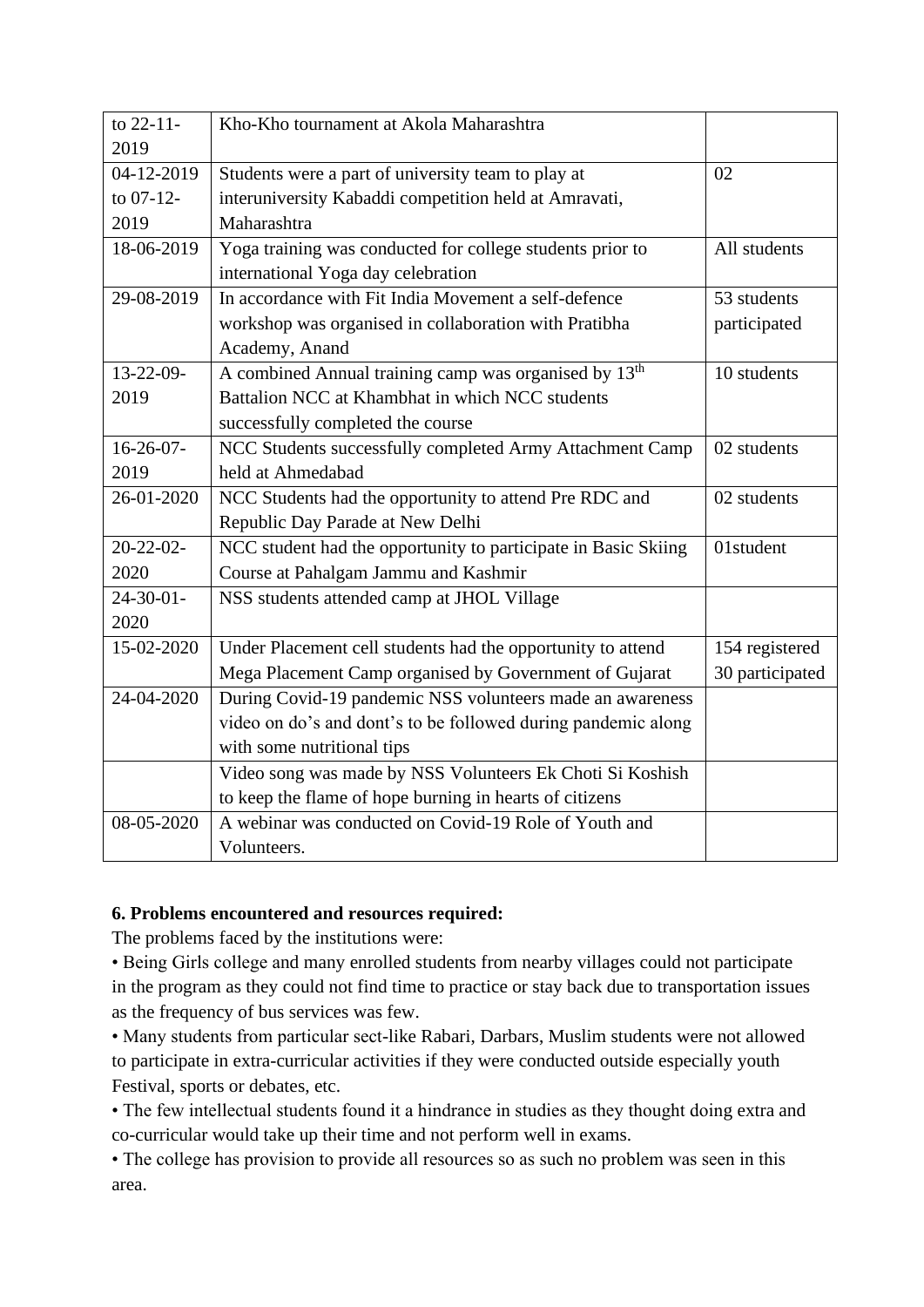#### **Best practice:2**

### **1. Title of the practice:**

Promotion of extension practices, improving skills and nurturing entrepreneurship through teaching and learning imbibed in the curriculum.

# **2. Objectives of this practice:**

The syllabus is designed in such a manner that it aims towards building the skills of students to experiment with the knowledge acquired, apply the concept to strengthen the learning process. Skill-based learning is about planning, implementing, and analyzing skills gained through the knowledge-based learning method.

The curriculum helps students to motivate to think logically, apply the insights. Skill-based education in all departments of home science sparks

- $\overline{\phantom{a}}$  Creativity
- $\neg$  Develop critical thinking
- $\neg$  Enhances collaborative problem solving
- $-$  Builds effective written and oral communication
- $\neg$  Hones leadership

Entrepreneurship helps the students to create innovative built entrepreneurial values and awareness. Students learn about new schemes and facilities available to new entrepreneurs. The aim of introducing the course is to develop skills and successfully initiating expanding, diversifying, and managing the business enterprise with a focus on understanding real-life business.

### **3. The context:**

As a part of the vision-mission of our college, we aim to enrich professionally and personally students of a rural and urban area. By providing knowledge to improve social responsibility through extension activities, we provide a rich opportunity to deepen understanding of others and bring students into contact with real human problems.

### **4. The Practice:**

A lot of new processes have been adopted by the institution to promote skill-based learning, entrepreneurship, and extension activities.

Experiments in all fields of home science, medical nutritional therapy planning diets using videos to study concepts, dress designing and making, interior designing, and exhibition is conducted so they have an opportunity to earn while learning.

Students learn different art forms, color techniques, preparing artifacts, and having a balwadi as a laboratory they get a chance to practice their skills while handling children.

Various visits are planned like in blind school, old age homes, food processing industry, hotels, building sites, etc. students are given projects where they conduct surveys and prepare new product in the field of Food Science, dress designing, models for houses, artifacts, games for children, etc which gives them the confidence to take a step further once they graduate from college.

Students take part in NSS and NCC camps, conduct demonstrations on adulteration and foods in Anganwadi, interact with children in schools, do role plays in slum areas, old age home, etc. They participate in various seminars, conferences, organize events in which they are in charge to show their skills, develop entrepreneurship and learn social responsibility.